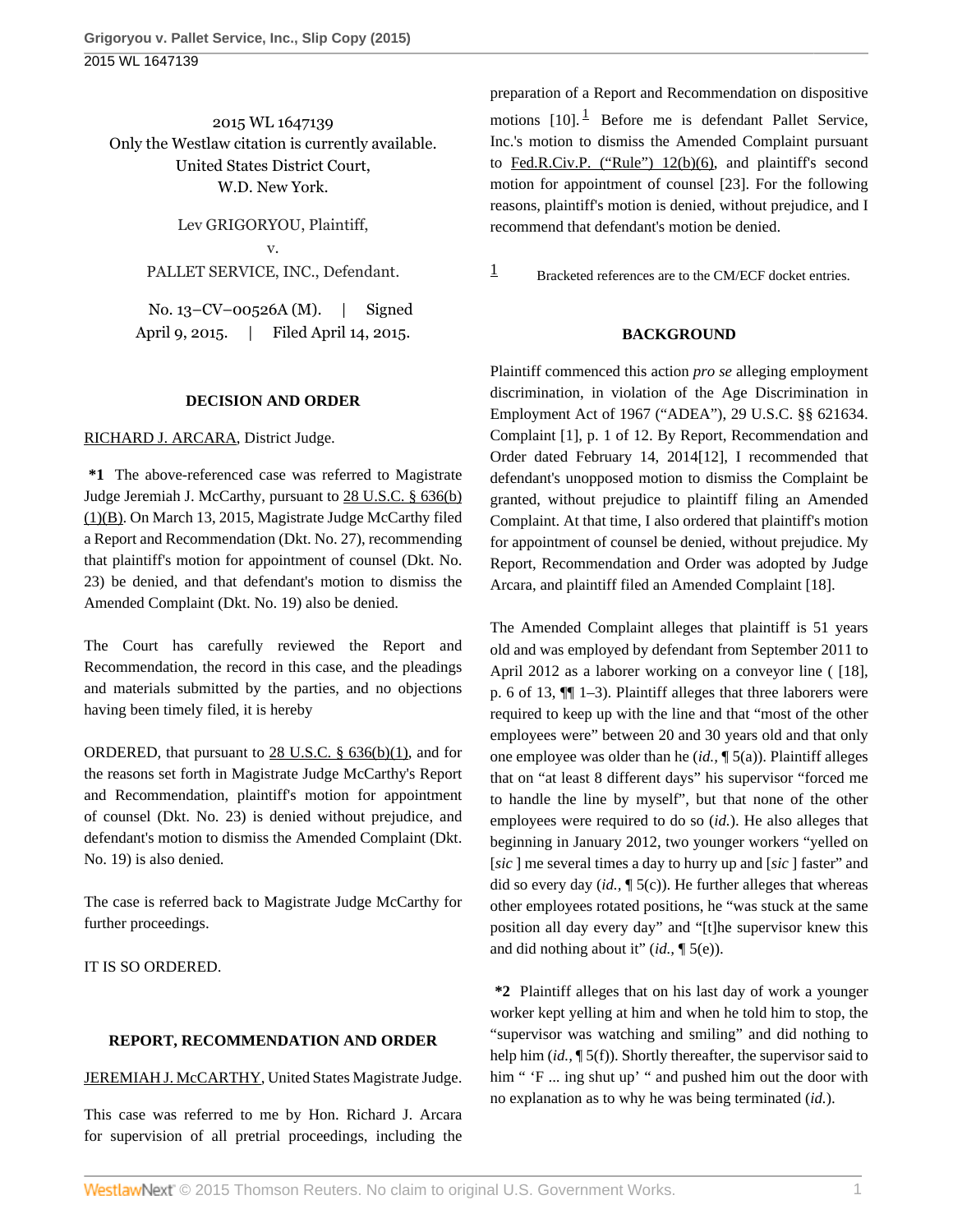### **ANALYSIS**

**A. Plaintiff's Second Motion for Appointment of Counsel** Plaintiff has filed a second motion [23] for appointment counsel, explaining that he is "not familiar with legal process", he is "not a native English speaker" (*id.,* ¶ 4). His Amended Complaint alleges that he is Russian and does not "speak or write English without help" ( [18], p. 6 of 13).

There is no constitutional right to appointed counsel in civil cases. However, under [28 U.S.C. § 1915\(e\)\(1\)](http://www.westlaw.com/Link/Document/FullText?findType=L&pubNum=1000546&cite=28USCAS1915&originatingDoc=I6fefd12fe2d011e4b86bd602cb8781fa&refType=RB&originationContext=document&vr=3.0&rs=cblt1.0&transitionType=DocumentItem&contextData=(sc.UserEnteredCitation)#co_pp_06a60000dfdc6), the Court may appoint counsel to assist indigent litigants. *See, e.g., [Sears,](http://www.westlaw.com/Link/Document/FullText?findType=Y&serNum=1988166739&pubNum=0000350&originatingDoc=I6fefd12fe2d011e4b86bd602cb8781fa&refType=RP&fi=co_pp_sp_350_23&originationContext=document&vr=3.0&rs=cblt1.0&transitionType=DocumentItem&contextData=(sc.UserEnteredCitation)#co_pp_sp_350_23) [Roebuck & Co. v. Charles W. Sears Real Estate, Inc.,](http://www.westlaw.com/Link/Document/FullText?findType=Y&serNum=1988166739&pubNum=0000350&originatingDoc=I6fefd12fe2d011e4b86bd602cb8781fa&refType=RP&fi=co_pp_sp_350_23&originationContext=document&vr=3.0&rs=cblt1.0&transitionType=DocumentItem&contextData=(sc.UserEnteredCitation)#co_pp_sp_350_23)* 865 [F.2d 22, 23 \(2d Cir.1988\).](http://www.westlaw.com/Link/Document/FullText?findType=Y&serNum=1988166739&pubNum=0000350&originatingDoc=I6fefd12fe2d011e4b86bd602cb8781fa&refType=RP&fi=co_pp_sp_350_23&originationContext=document&vr=3.0&rs=cblt1.0&transitionType=DocumentItem&contextData=(sc.UserEnteredCitation)#co_pp_sp_350_23) The decision as to whether or not to assign counsel lies clearly within the court's discretion. *See [In](http://www.westlaw.com/Link/Document/FullText?findType=Y&serNum=1984130498&pubNum=0000350&originatingDoc=I6fefd12fe2d011e4b86bd602cb8781fa&refType=RP&fi=co_pp_sp_350_1260&originationContext=document&vr=3.0&rs=cblt1.0&transitionType=DocumentItem&contextData=(sc.UserEnteredCitation)#co_pp_sp_350_1260) re Martin–Trigona,* [737 F.2d 1254, 1260 \(2d Cir.1984\)](http://www.westlaw.com/Link/Document/FullText?findType=Y&serNum=1984130498&pubNum=0000350&originatingDoc=I6fefd12fe2d011e4b86bd602cb8781fa&refType=RP&fi=co_pp_sp_350_1260&originationContext=document&vr=3.0&rs=cblt1.0&transitionType=DocumentItem&contextData=(sc.UserEnteredCitation)#co_pp_sp_350_1260). The factors to be considered include the following: (1) whether the indigent's claims seem likely to be of substance; (2) whether the indigent is able to investigate the crucial facts concerning his claim; (3) whether conflicting evidence implicating the need for cross-examination will be the major proof presented to the fact finder; (4) whether the indigent has the ability to present the case; (5) whether the legal issues involved are complex; and (6) whether there are any special reasons why appointment of counsel would be more likely to lead to a just determination. *See [Hodge v.. Police Officers,](http://www.westlaw.com/Link/Document/FullText?findType=Y&serNum=1986148732&pubNum=0000350&originatingDoc=I6fefd12fe2d011e4b86bd602cb8781fa&refType=RP&originationContext=document&vr=3.0&rs=cblt1.0&transitionType=DocumentItem&contextData=(sc.UserEnteredCitation))* 802 F.2d [58, 6162 \(2d Cir.1986\);](http://www.westlaw.com/Link/Document/FullText?findType=Y&serNum=1986148732&pubNum=0000350&originatingDoc=I6fefd12fe2d011e4b86bd602cb8781fa&refType=RP&originationContext=document&vr=3.0&rs=cblt1.0&transitionType=DocumentItem&contextData=(sc.UserEnteredCitation)) *[Carmona v. United States Bureau](http://www.westlaw.com/Link/Document/FullText?findType=Y&serNum=2001242482&pubNum=0000506&originatingDoc=I6fefd12fe2d011e4b86bd602cb8781fa&refType=RP&fi=co_pp_sp_506_632&originationContext=document&vr=3.0&rs=cblt1.0&transitionType=DocumentItem&contextData=(sc.UserEnteredCitation)#co_pp_sp_506_632) of Prisons,* [243 F.3d 629, 632 \(2d Cir.2001\);](http://www.westlaw.com/Link/Document/FullText?findType=Y&serNum=2001242482&pubNum=0000506&originatingDoc=I6fefd12fe2d011e4b86bd602cb8781fa&refType=RP&fi=co_pp_sp_506_632&originationContext=document&vr=3.0&rs=cblt1.0&transitionType=DocumentItem&contextData=(sc.UserEnteredCitation)#co_pp_sp_506_632) *[Garcia v.](http://www.westlaw.com/Link/Document/FullText?findType=Y&serNum=2026773705&pubNum=0000506&originatingDoc=I6fefd12fe2d011e4b86bd602cb8781fa&refType=RP&originationContext=document&vr=3.0&rs=cblt1.0&transitionType=DocumentItem&contextData=(sc.UserEnteredCitation)) [USICE \(Dept. of Homeland Security\),](http://www.westlaw.com/Link/Document/FullText?findType=Y&serNum=2026773705&pubNum=0000506&originatingDoc=I6fefd12fe2d011e4b86bd602cb8781fa&refType=RP&originationContext=document&vr=3.0&rs=cblt1.0&transitionType=DocumentItem&contextData=(sc.UserEnteredCitation))* 669 F.3d 91, 9899 (2d [Cir.2011\).](http://www.westlaw.com/Link/Document/FullText?findType=Y&serNum=2026773705&pubNum=0000506&originatingDoc=I6fefd12fe2d011e4b86bd602cb8781fa&refType=RP&originationContext=document&vr=3.0&rs=cblt1.0&transitionType=DocumentItem&contextData=(sc.UserEnteredCitation))

Having considered these factors, I again conclude that appointment of counsel is not warranted at this time. Although plaintiff states that his "case has merit" ( [23], ¶ 4), since the case still remains at an early stage, the merit (or lack thereof) of plaintiff's claims is difficult to assess. Moreover, plaintiff has not shown that he is incapable of investigating the facts of this case, conducting discovery or understanding the legal issues. Therefore, plaintiff's motion for appointment of counsel is denied, without prejudice to his ability to re-apply for appointment of counsel. At this time, it remains plaintiff's responsibility to retain an attorney or to prosecute this action *pro se.* [2](#page-1-0)

<span id="page-1-1"></span><span id="page-1-0"></span>[2](#page-1-1) If plaintiff is unable to retain an attorney, he may be eligible for the *Pro Se* Assistance Program, which provides legal assistance to financially eligible individuals. Information concerning this Program will be separately mailed to him.

#### **B. Defendant's Motion to Dismiss**

"When, as here, the complaint is filed by a *pro se* plaintiff, we construe the complaint liberally, interpreting it to raise the strongest arguments that it suggests."*[Caro v. Weintraub,](http://www.westlaw.com/Link/Document/FullText?findType=Y&serNum=2022767669&pubNum=0000506&originatingDoc=I6fefd12fe2d011e4b86bd602cb8781fa&refType=RP&fi=co_pp_sp_506_97&originationContext=document&vr=3.0&rs=cblt1.0&transitionType=DocumentItem&contextData=(sc.UserEnteredCitation)#co_pp_sp_506_97)* [618 F.3d 94, 97 \(2d Cir.2010\)](http://www.westlaw.com/Link/Document/FullText?findType=Y&serNum=2022767669&pubNum=0000506&originatingDoc=I6fefd12fe2d011e4b86bd602cb8781fa&refType=RP&fi=co_pp_sp_506_97&originationContext=document&vr=3.0&rs=cblt1.0&transitionType=DocumentItem&contextData=(sc.UserEnteredCitation)#co_pp_sp_506_97). Leave to amend is "taken very seriously and with consideration that the Court need not allow unlimited efforts to state a claim".*[Henry v. Cuomo,](http://www.westlaw.com/Link/Document/FullText?findType=Y&serNum=2015325838&pubNum=0000999&originatingDoc=I6fefd12fe2d011e4b86bd602cb8781fa&refType=RP&originationContext=document&vr=3.0&rs=cblt1.0&transitionType=DocumentItem&contextData=(sc.UserEnteredCitation))* 2008 WL [489258, \\*3 \(W.D.N.Y.2008\)](http://www.westlaw.com/Link/Document/FullText?findType=Y&serNum=2015325838&pubNum=0000999&originatingDoc=I6fefd12fe2d011e4b86bd602cb8781fa&refType=RP&originationContext=document&vr=3.0&rs=cblt1.0&transitionType=DocumentItem&contextData=(sc.UserEnteredCitation)).

#### **1. Termination**

**\*3** "To establish a *prima facie* case of age discrimination, a plaintiff must show four things: (1) he is a member of the protected class; (2) he is qualified for his position; (3) he has suffered an adverse employment action; and (4) the circumstances surrounding that action give rise to an inference of age discrimination."*[Mingguo Cho v. City of New](http://www.westlaw.com/Link/Document/FullText?findType=Y&serNum=2032305379&pubNum=0000999&originatingDoc=I6fefd12fe2d011e4b86bd602cb8781fa&refType=RP&originationContext=document&vr=3.0&rs=cblt1.0&transitionType=DocumentItem&contextData=(sc.UserEnteredCitation)) York,* [2013 WL 6570611, \\*2 \(2d Cir.2013\)](http://www.westlaw.com/Link/Document/FullText?findType=Y&serNum=2032305379&pubNum=0000999&originatingDoc=I6fefd12fe2d011e4b86bd602cb8781fa&refType=RP&originationContext=document&vr=3.0&rs=cblt1.0&transitionType=DocumentItem&contextData=(sc.UserEnteredCitation)) (Summary Order).

In moving to dismiss, defendant challenges only the fourth element of this test, arguing that "there are no allegations in the amended complaint, no matter how liberally it is construed, that link the adverse employment action to any set of facts or circumstances that would give rise to an inference of age discrimination". Defendant's Memorandum of Law [20], p. 5. I disagree.

"A showing of disparate treatment-that is, a showing that the employer treated plaintiff 'less favorably than a similarly situated employee outside his protected group'is a recognized method of raising an inference of discrimination for purposes of making out a prima facie case".*[Mandell v. County of](http://www.westlaw.com/Link/Document/FullText?findType=Y&serNum=2003089314&pubNum=0000506&originatingDoc=I6fefd12fe2d011e4b86bd602cb8781fa&refType=RP&fi=co_pp_sp_506_379&originationContext=document&vr=3.0&rs=cblt1.0&transitionType=DocumentItem&contextData=(sc.UserEnteredCitation)#co_pp_sp_506_379) Suffolk,* [316 F.3d 368, 379 \(2d Cir.2003\);](http://www.westlaw.com/Link/Document/FullText?findType=Y&serNum=2003089314&pubNum=0000506&originatingDoc=I6fefd12fe2d011e4b86bd602cb8781fa&refType=RP&fi=co_pp_sp_506_379&originationContext=document&vr=3.0&rs=cblt1.0&transitionType=DocumentItem&contextData=(sc.UserEnteredCitation)#co_pp_sp_506_379) *[Del Valle v. City of](http://www.westlaw.com/Link/Document/FullText?findType=Y&serNum=2029800737&pubNum=0000999&originatingDoc=I6fefd12fe2d011e4b86bd602cb8781fa&refType=RP&originationContext=document&vr=3.0&rs=cblt1.0&transitionType=DocumentItem&contextData=(sc.UserEnteredCitation)) New York,* [2013 WL 444763, \\*4 \(S.D.N.Y.2013\)](http://www.westlaw.com/Link/Document/FullText?findType=Y&serNum=2029800737&pubNum=0000999&originatingDoc=I6fefd12fe2d011e4b86bd602cb8781fa&refType=RP&originationContext=document&vr=3.0&rs=cblt1.0&transitionType=DocumentItem&contextData=(sc.UserEnteredCitation)).

Here, the Amended Complaint, liberally interpreted, alleges that plaintiff was treated less favorably than his younger co-workers. These allegations are sufficient at this stage to support an inference of age discrimination in connection with plaintiff's termination.

In its reply, defendant also argues that plaintiff's response to its motion makes evident that his termination is not the adverse employment action he is challenging. In response to defendants' motion, plaintiff states that "an adverse employment action appears in details in paragraphs 5 a, b, c, d of the amended complaint". Plaintiff's Response [24], p. 2 of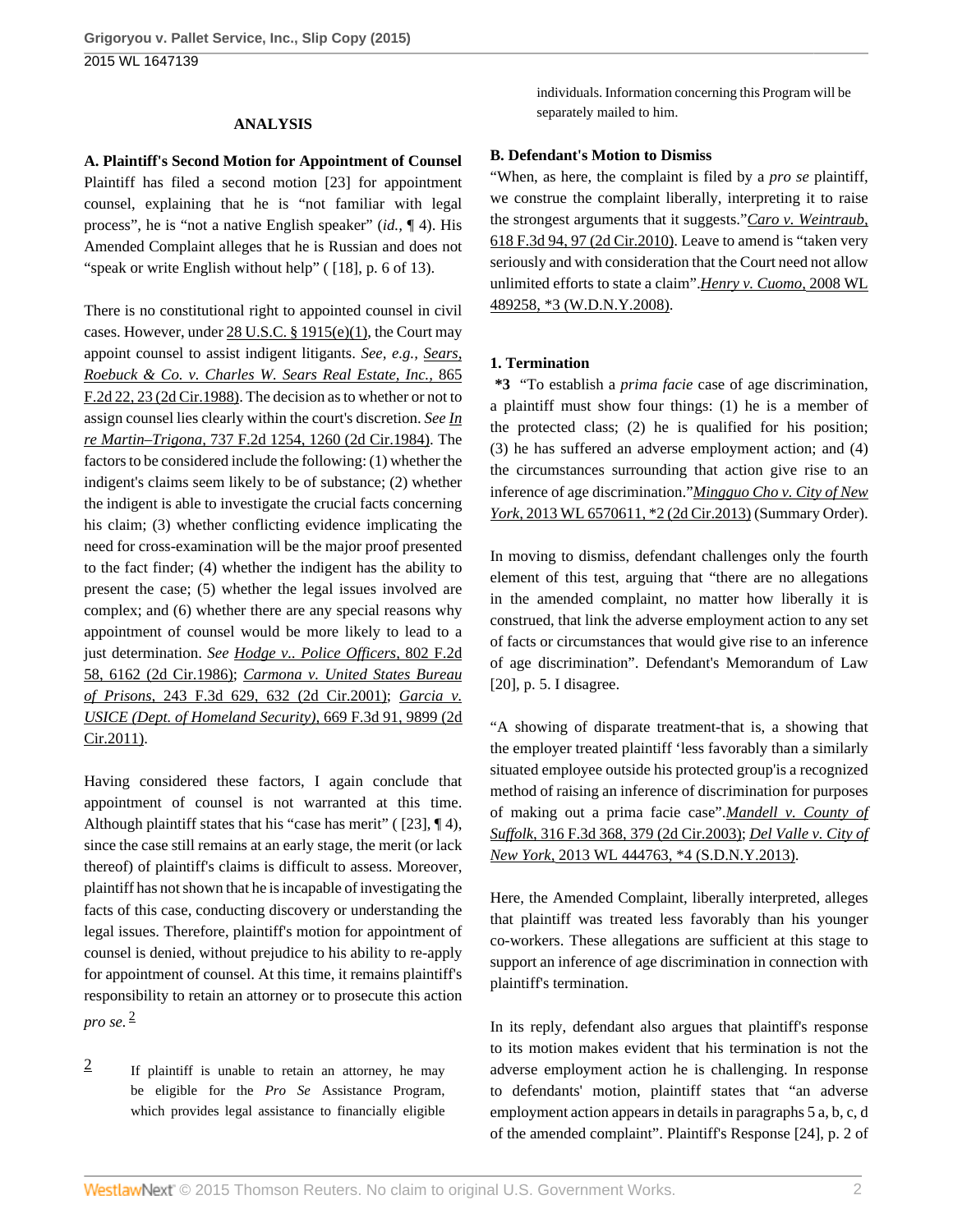2, ¶ 1. These paragraphs address plaintiff's work conditions, not his termination which is addressed in paragraph 5(f) of the Amended Complaint. Nevertheless, given plaintiff's use of the caption "Wrongful termination" in the Amended Complaint ( [18], p. 6 of 13), and plaintiff having checked the box in the Amended Complaint that he is complaining of the termination of his employment (*id.,* p. 4 of 13, ¶ 13(c)), I assume that this was an oversight. Therefore, I recommend that this portion of defendant's motion be denied.

### **2. Hostile Work Environment**

"A plaintiff bringing a hostile work environment claim under the ADEA must show that the workplace is permeated with discriminatory intimidation, ridicule, and insult that is sufficiently pervasive to alter the conditions of the victim's employment.... Minor incidents do not merit relief. To establish a hostile work environment, plaintiffs must prove that the incidents were sufficiently continuous and concerted to be considered pervasive. A plaintiff must also demonstrate that she was subjected to the hostility because of her membership in a protected class."*[Francis v. Elmsford](http://www.westlaw.com/Link/Document/FullText?findType=Y&serNum=2015179644&pubNum=0006538&originatingDoc=I6fefd12fe2d011e4b86bd602cb8781fa&refType=RP&fi=co_pp_sp_6538_177&originationContext=document&vr=3.0&rs=cblt1.0&transitionType=DocumentItem&contextData=(sc.UserEnteredCitation)#co_pp_sp_6538_177) School District,* [263 Fed.Appx. 175, 177 \(2d Cir.2008\)](http://www.westlaw.com/Link/Document/FullText?findType=Y&serNum=2015179644&pubNum=0006538&originatingDoc=I6fefd12fe2d011e4b86bd602cb8781fa&refType=RP&fi=co_pp_sp_6538_177&originationContext=document&vr=3.0&rs=cblt1.0&transitionType=DocumentItem&contextData=(sc.UserEnteredCitation)#co_pp_sp_6538_177) (Summary Order)."A plaintiff must ... demonstrate that she was subjected to the hostility because of her membership in a protected class."*Id.*

**\*4** In seeking dismissal of this claim, defendant argues that "[p]laintiff's allegations do not allege harassment 'attributable to age' ". Defendant's Memorandum of Law [20], p. 6. Similar to establishing a *prima facie case* of discriminatory intent for an adverse employment action, "[t]he discriminatory motive aspect of a .... hostile work environment can be shown in a number of ways", including by providing "evidence of disparate treatment between young and old employees".*Wayne v. Principi,* [2004 WL 389009, \\*10](http://www.westlaw.com/Link/Document/FullText?findType=Y&serNum=2004178161&pubNum=0000999&originatingDoc=I6fefd12fe2d011e4b86bd602cb8781fa&refType=RP&originationContext=document&vr=3.0&rs=cblt1.0&transitionType=DocumentItem&contextData=(sc.UserEnteredCitation)) [\(S.D.N.Y.2004\).](http://www.westlaw.com/Link/Document/FullText?findType=Y&serNum=2004178161&pubNum=0000999&originatingDoc=I6fefd12fe2d011e4b86bd602cb8781fa&refType=RP&originationContext=document&vr=3.0&rs=cblt1.0&transitionType=DocumentItem&contextData=(sc.UserEnteredCitation)) As discussed above, liberally interpreted the Amended Complaint alleges that plaintiff was subjected to certain adverse treatment that younger workers were not subjected to. Therefore, I conclude that plaintiff has sufficiently alleged that the hostile work environment he experienced was because of his age.

Defendant also argues that "plaintiff has not made any allegations connecting the alleged activities of the younger workers ... to [defendant], by alleging, for example, that ... management knew of the alleged harassment". Defendant's Memorandum of Law [20], p. 7. A plaintiff must "plead enough facts that the hostile work environment can be imputed to the employer in order to establish employer

liability for hostile actions taken by its employees".*[Smith](http://www.westlaw.com/Link/Document/FullText?findType=Y&serNum=2030607525&pubNum=0000999&originatingDoc=I6fefd12fe2d011e4b86bd602cb8781fa&refType=RP&originationContext=document&vr=3.0&rs=cblt1.0&transitionType=DocumentItem&contextData=(sc.UserEnteredCitation)) v. HBO,* [2013 WL 2285185, \\*2 \(E.D.N.Y.2013\)](http://www.westlaw.com/Link/Document/FullText?findType=Y&serNum=2030607525&pubNum=0000999&originatingDoc=I6fefd12fe2d011e4b86bd602cb8781fa&refType=RP&originationContext=document&vr=3.0&rs=cblt1.0&transitionType=DocumentItem&contextData=(sc.UserEnteredCitation))."When harassment is perpetrated by the plaintiff's coworkers, an employer will be liable if the plaintiff demonstrates that the employer either provided no reasonable avenue for complaint or knew of the harassment but did nothing about it."*[Rojas](http://www.westlaw.com/Link/Document/FullText?findType=Y&serNum=2026264610&pubNum=0000506&originatingDoc=I6fefd12fe2d011e4b86bd602cb8781fa&refType=RP&fi=co_pp_sp_506_107&originationContext=document&vr=3.0&rs=cblt1.0&transitionType=DocumentItem&contextData=(sc.UserEnteredCitation)#co_pp_sp_506_107) [v. Roman Catholic Diocese of Rochester,](http://www.westlaw.com/Link/Document/FullText?findType=Y&serNum=2026264610&pubNum=0000506&originatingDoc=I6fefd12fe2d011e4b86bd602cb8781fa&refType=RP&fi=co_pp_sp_506_107&originationContext=document&vr=3.0&rs=cblt1.0&transitionType=DocumentItem&contextData=(sc.UserEnteredCitation)#co_pp_sp_506_107)* 660 F.3d 98, [107 \(2d Cir.2011\),](http://www.westlaw.com/Link/Document/FullText?findType=Y&serNum=2026264610&pubNum=0000506&originatingDoc=I6fefd12fe2d011e4b86bd602cb8781fa&refType=RP&fi=co_pp_sp_506_107&originationContext=document&vr=3.0&rs=cblt1.0&transitionType=DocumentItem&contextData=(sc.UserEnteredCitation)#co_pp_sp_506_107) *cert. denied, -- U.S. ----,* 132 S.Ct. [1744 \(2012\).](http://www.westlaw.com/Link/Document/FullText?findType=Y&serNum=2026847826&pubNum=0000708&originatingDoc=I6fefd12fe2d011e4b86bd602cb8781fa&refType=RP&originationContext=document&vr=3.0&rs=cblt1.0&transitionType=DocumentItem&contextData=(sc.UserEnteredCitation)) However, "actionable conduct of a supervisor may be imputed to defendant as a matter of law."*[Payne v.](http://www.westlaw.com/Link/Document/FullText?findType=Y&serNum=2027401096&pubNum=0004637&originatingDoc=I6fefd12fe2d011e4b86bd602cb8781fa&refType=RP&fi=co_pp_sp_4637_186&originationContext=document&vr=3.0&rs=cblt1.0&transitionType=DocumentItem&contextData=(sc.UserEnteredCitation)#co_pp_sp_4637_186) [New York City Police Department,](http://www.westlaw.com/Link/Document/FullText?findType=Y&serNum=2027401096&pubNum=0004637&originatingDoc=I6fefd12fe2d011e4b86bd602cb8781fa&refType=RP&fi=co_pp_sp_4637_186&originationContext=document&vr=3.0&rs=cblt1.0&transitionType=DocumentItem&contextData=(sc.UserEnteredCitation)#co_pp_sp_4637_186)* 863 F.Supp.2d 169, 186 [\(E.D.N.Y.2012\)](http://www.westlaw.com/Link/Document/FullText?findType=Y&serNum=2027401096&pubNum=0004637&originatingDoc=I6fefd12fe2d011e4b86bd602cb8781fa&refType=RP&fi=co_pp_sp_4637_186&originationContext=document&vr=3.0&rs=cblt1.0&transitionType=DocumentItem&contextData=(sc.UserEnteredCitation)#co_pp_sp_4637_186).

Liberally interpreted, the Amended Complaint alleges that plaintiff's supervisor was responsible for creating the hostile work conditions or, at minimum, had knowledge of the hostile work conditions created by the employees and did nothing to stop it. Under either circumstance, plaintiff has sufficiently alleged that the hostile work environment which he experienced may be imputed to defendant. Therefore, I recommend that this portion of defendant's motion be denied.

### **CONCLUSION**

For these reasons, plaintiff's second motion [23] for appointment of counsel is denied, without prejudice, and I recommend that defendant's motion [19] to dismiss the Amended Complaint be denied.

Unless otherwise ordered by Judge Arcara, any objections to this Report, Recommendation and Order must be filed with the clerk of this court by March 30, 2015 (applying the time frames set forth in Rules  $6(a)(1)(C)$ ,  $6(d)$ , and  $72(b)(2)$ ). Any requests for extension of this deadline must be made to Judge Arcara. A party who "fails to object timely ... waives any right to further judicial review of [this] decision".*[Wesolek v.](http://www.westlaw.com/Link/Document/FullText?findType=Y&serNum=1988014943&pubNum=0000350&originatingDoc=I6fefd12fe2d011e4b86bd602cb8781fa&refType=RP&fi=co_pp_sp_350_58&originationContext=document&vr=3.0&rs=cblt1.0&transitionType=DocumentItem&contextData=(sc.UserEnteredCitation)#co_pp_sp_350_58) Canadair Ltd.,* [838 F.2d 55, 58 \(2d Cir.1988\)](http://www.westlaw.com/Link/Document/FullText?findType=Y&serNum=1988014943&pubNum=0000350&originatingDoc=I6fefd12fe2d011e4b86bd602cb8781fa&refType=RP&fi=co_pp_sp_350_58&originationContext=document&vr=3.0&rs=cblt1.0&transitionType=DocumentItem&contextData=(sc.UserEnteredCitation)#co_pp_sp_350_58); *[Thomas v. Arn,](http://www.westlaw.com/Link/Document/FullText?findType=Y&serNum=1985158797&pubNum=0000780&originatingDoc=I6fefd12fe2d011e4b86bd602cb8781fa&refType=RP&fi=co_pp_sp_780_155&originationContext=document&vr=3.0&rs=cblt1.0&transitionType=DocumentItem&contextData=(sc.UserEnteredCitation)#co_pp_sp_780_155)* [474 U.S. 140, 155 \(1985\).](http://www.westlaw.com/Link/Document/FullText?findType=Y&serNum=1985158797&pubNum=0000780&originatingDoc=I6fefd12fe2d011e4b86bd602cb8781fa&refType=RP&fi=co_pp_sp_780_155&originationContext=document&vr=3.0&rs=cblt1.0&transitionType=DocumentItem&contextData=(sc.UserEnteredCitation)#co_pp_sp_780_155)

**\*5** Moreover, the district judge will ordinarily refuse to consider *de novo* arguments, case law and/or evidentiary material which could have been, but were not, presented to the magistrate judge in the first instance. *[Patterson–Leitch Co. v.](http://www.westlaw.com/Link/Document/FullText?findType=Y&serNum=1988022622&pubNum=0000350&originatingDoc=I6fefd12fe2d011e4b86bd602cb8781fa&refType=RP&fi=co_pp_sp_350_990&originationContext=document&vr=3.0&rs=cblt1.0&transitionType=DocumentItem&contextData=(sc.UserEnteredCitation)#co_pp_sp_350_990) [Massachusetts Municipal Wholesale Electric Co.,](http://www.westlaw.com/Link/Document/FullText?findType=Y&serNum=1988022622&pubNum=0000350&originatingDoc=I6fefd12fe2d011e4b86bd602cb8781fa&refType=RP&fi=co_pp_sp_350_990&originationContext=document&vr=3.0&rs=cblt1.0&transitionType=DocumentItem&contextData=(sc.UserEnteredCitation)#co_pp_sp_350_990)* 840 F.2d [985, 990–91 \(1st Cir.1988\).](http://www.westlaw.com/Link/Document/FullText?findType=Y&serNum=1988022622&pubNum=0000350&originatingDoc=I6fefd12fe2d011e4b86bd602cb8781fa&refType=RP&fi=co_pp_sp_350_990&originationContext=document&vr=3.0&rs=cblt1.0&transitionType=DocumentItem&contextData=(sc.UserEnteredCitation)#co_pp_sp_350_990)

The parties are reminded that, pursuant to Rule 72(b) and (c) of this Court's Local Rules of Civil Procedure, written